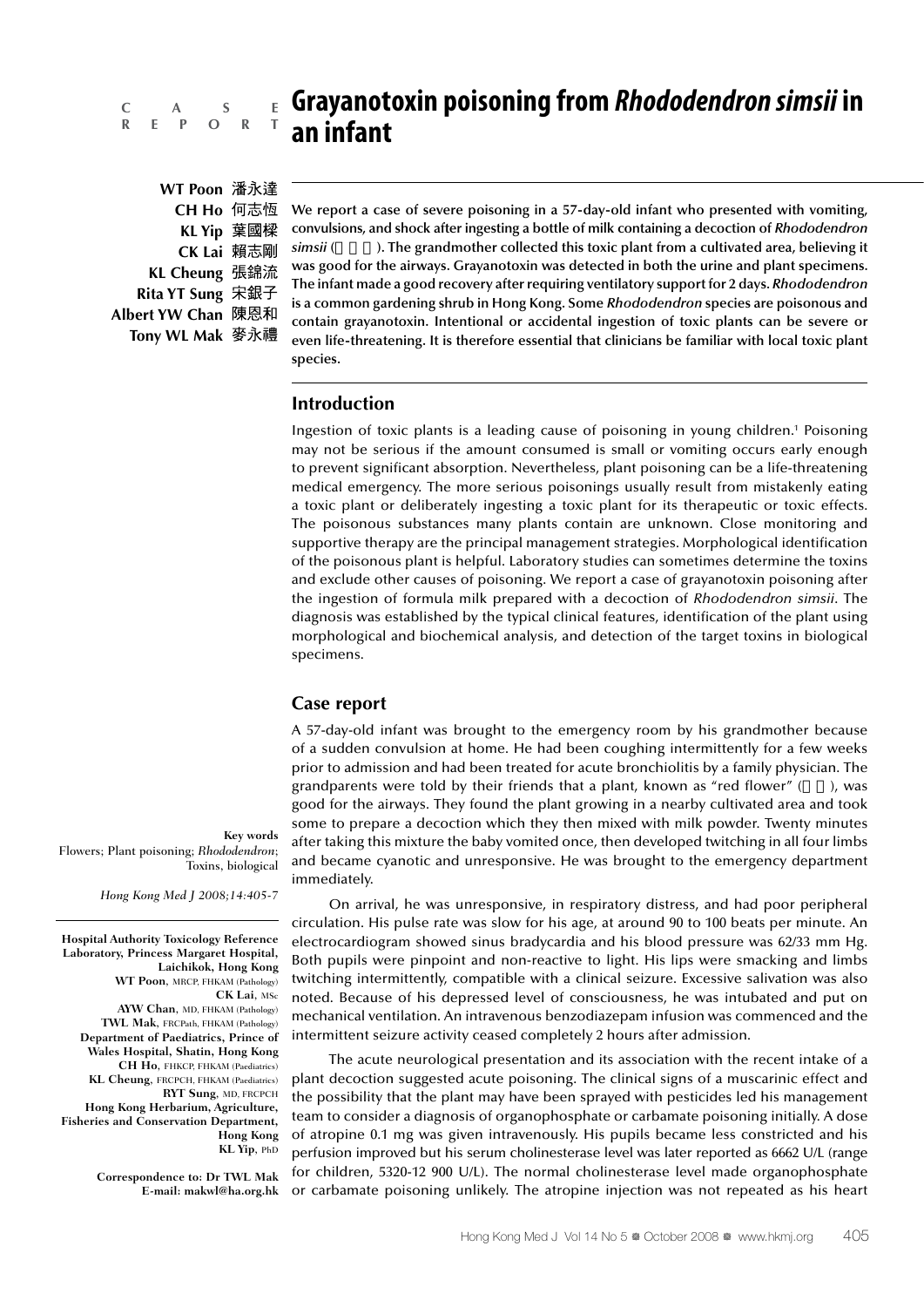# 紅杜鵑木藜蘆毒素引致的一宗嬰兒中毒個案

一名57天大的嬰兒,在進食一瓶以紅杜鵑湯液冲調的牛奶後,出現 嚴重中毒的徵狀,包括了嘔吐、抽搐和休克。他的祖母採摘了這有毒 植物回家,誤以為它是對氣管有療效的品種。在嬰兒的尿液及植物樣 本中,均找到木藜蘆毒素。他需要兩天的呼吸機器輔助,及後逐漸康 復。杜鵑是香港常見的園藝灌木,某些是有毒品種,含有木藜蘆毒 素。無論是刻意或意外,有毒植物所導致的中毒可以相當嚴重,甚或 致命。故此,臨床醫生必須熟悉本地的有毒植物。



FIG. Picture of the *Rhododendron simsii* plant

rate had returned to normal (around 140 beats/ min). Ventilatory care was continued. His heart rate normalised about 3 hours after admission but it took a day for the pupil constriction to resolve. He became more alert and was extubated 48 hours after admission. His general condition gradually improved and he recovered to normal activity levels. He was discharged from hospital on day 8. At a follow-up visit 4 months after the incident, there had been no further similar episodes and his development was normal for his age.

The patient's urine and blood were sent for toxicology studies. The plant residue and the decoction were also sent for toxicology studies. The plant was identified as *Rhododendron* species, most likely *Rhododendron simsii* (Fig). Grayanotoxin I was identified as the principal rhododendron toxin in the plant by gas chromatography mass spectrometry.<sup>2,3</sup> Grayanotoxin I was also detected in the child's urine specimen. The diagnosis of grayanotoxin poisoning was therefore established.

# **Discussion**

This is the first local report of grayanotoxin poisoning. Grayanotoxin is found in rhododendrons and other plants of the family Ericaceae. The toxin is also known as andromedotoxin, acetylandromedol, or rhodotoxin. There are various forms of grayanotoxin. The specific grayanotoxin varies with the plant species. Grayanotoxin I is the principal toxic isomer.<sup>4</sup> It binds to sodium channels in cell membranes and prevents their inactivation. Excitable tissues, including nerve and muscle cells, are maintained in a state of depolarisation, during which entry of calcium into the cells may be facilitated. This action is similar to that of another group of plant toxins: the aconitum alkaloids.5 Grayanotoxin has adverse effects on the cardiovascular system, including systemic hypotension, bradycardia, and atrioventricular block. In one series of cases of grayanotoxin poisoning, 15 out of 19 patients had bradycardia and hypotension. In two patients, bradycardia was severe and four patients had complete atrioventricular block.<sup>6</sup> Other symptoms include nausea, vomiting, sweating, salivation, dizziness, weakness, blurred vision, convulsions, and loss of consciousness. Our patient presented with a sudden onset of seizures, bradycardia, hypotension, and excessive salivation which were all consistent with grayanotoxin poisoning. The respiratory distress may have been secondary to muscle weakness.

Grayanotoxin poisoning is mostly reported in the Black Sea region of Turkey. This involves the consumption of 'mad honey', which is honey containing rhododendron nectar. The symptoms of 'mad honey' intoxication are dose-related and occur after a latent period of a few minutes to 2 hours or more. Severe intoxication may lead to asystole although fatal poisoning has never been reported.<sup>7</sup> Besides nectar, other parts of the rhododendron are also toxic. There have been reports of poisoning associated with the intake of rhododendron flowers.<sup>8</sup> There was a recent outbreak of wild honey poisoning in China resulting in three deaths<sup>9</sup> but the toxin was not identified so it cannot be proven that it was related to grayanotoxin.

Supportive treatment is the mainstay of therapy for grayanotoxin poisoning. Hypotension and bradycardia usually respond to the administration of fluids and atropine. The prognosis is good and the signs of intoxication generally last no longer than 24 hours.10 In our case, the patient required intubation for 48 hours and made a good recovery afterwards.

*Rhododendron simsii* is an evergreen shrub flowering in spring (March to April). It is the most common wild species of *Rhododendron* growing locally.11 Branches and leaves of *R simsii* are covered with stiff rusty hairs. Leaves are usually lanceolate with an entire margin. The flowers are funnelshaped, coloured bright to deep red, and the upper petal is spotted with reddish-purple flecks. The fruit is an egg-shaped capsule, with thick hairs. This plant, interestingly, also has antitussive effects and has been used in herbal remedies to treat bronchitis.<sup>12</sup> Nonetheless the plant contains grayanotoxin I; the lay public should be discouraged from using it without supervision. Another *Rhododendron* species, *Rhododendron molle*, is used in traditional Chinese medicine for its insecticidal and other